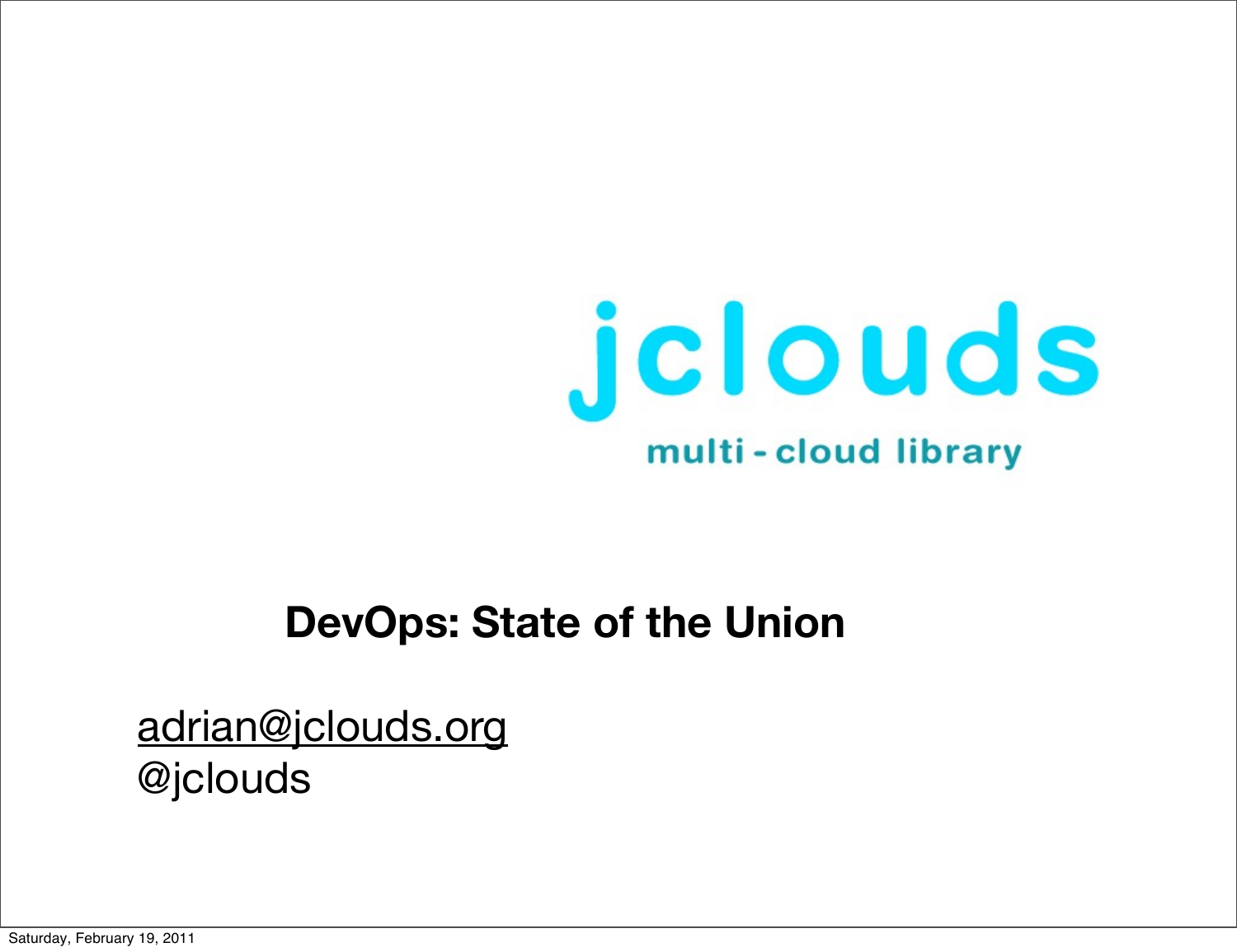# Agenda

intro

what to expect

interviews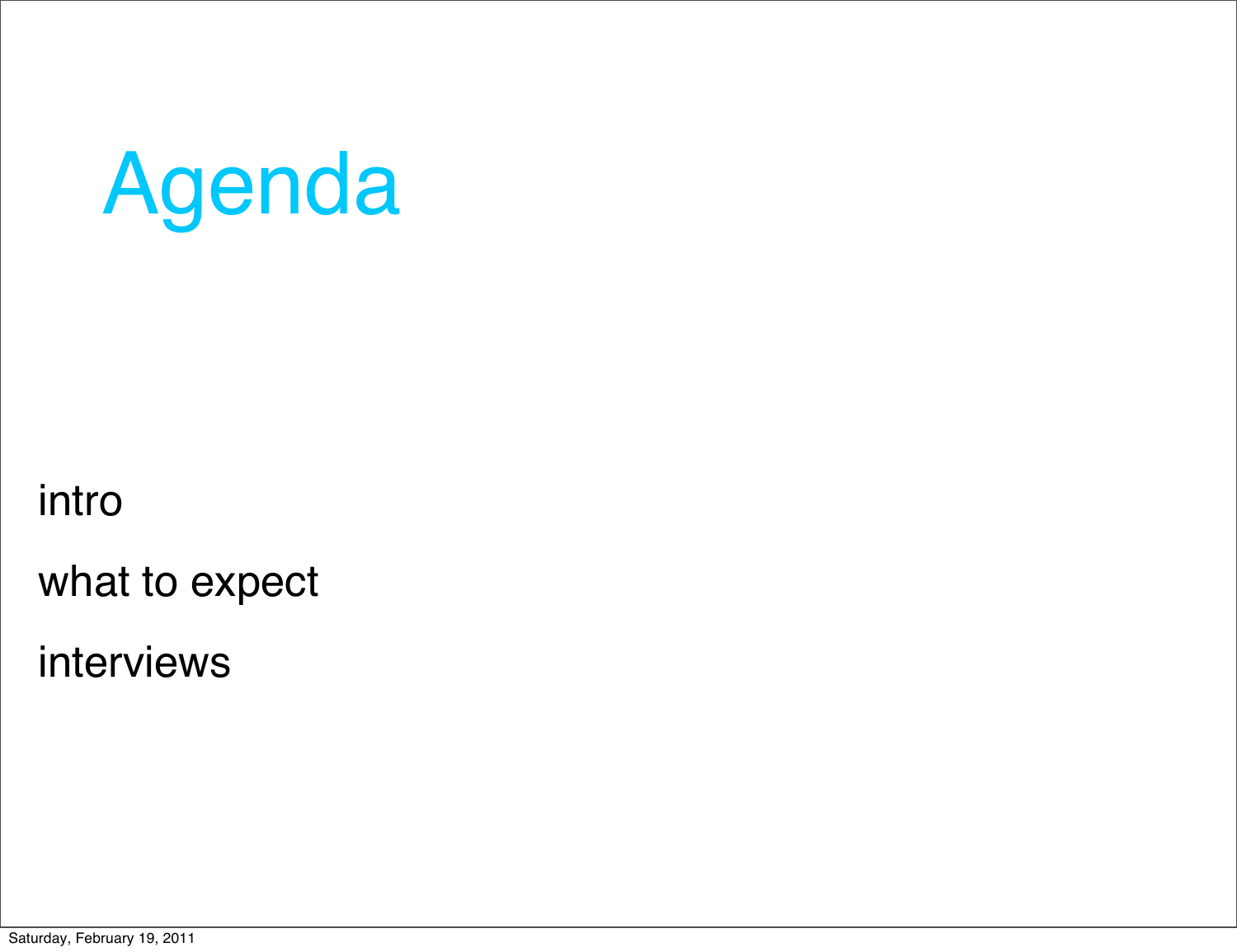## intro

### Adrian Cole (@jclouds)

- founded jclouds march 2009
- contributor on many cloud programs
- history includes production engineering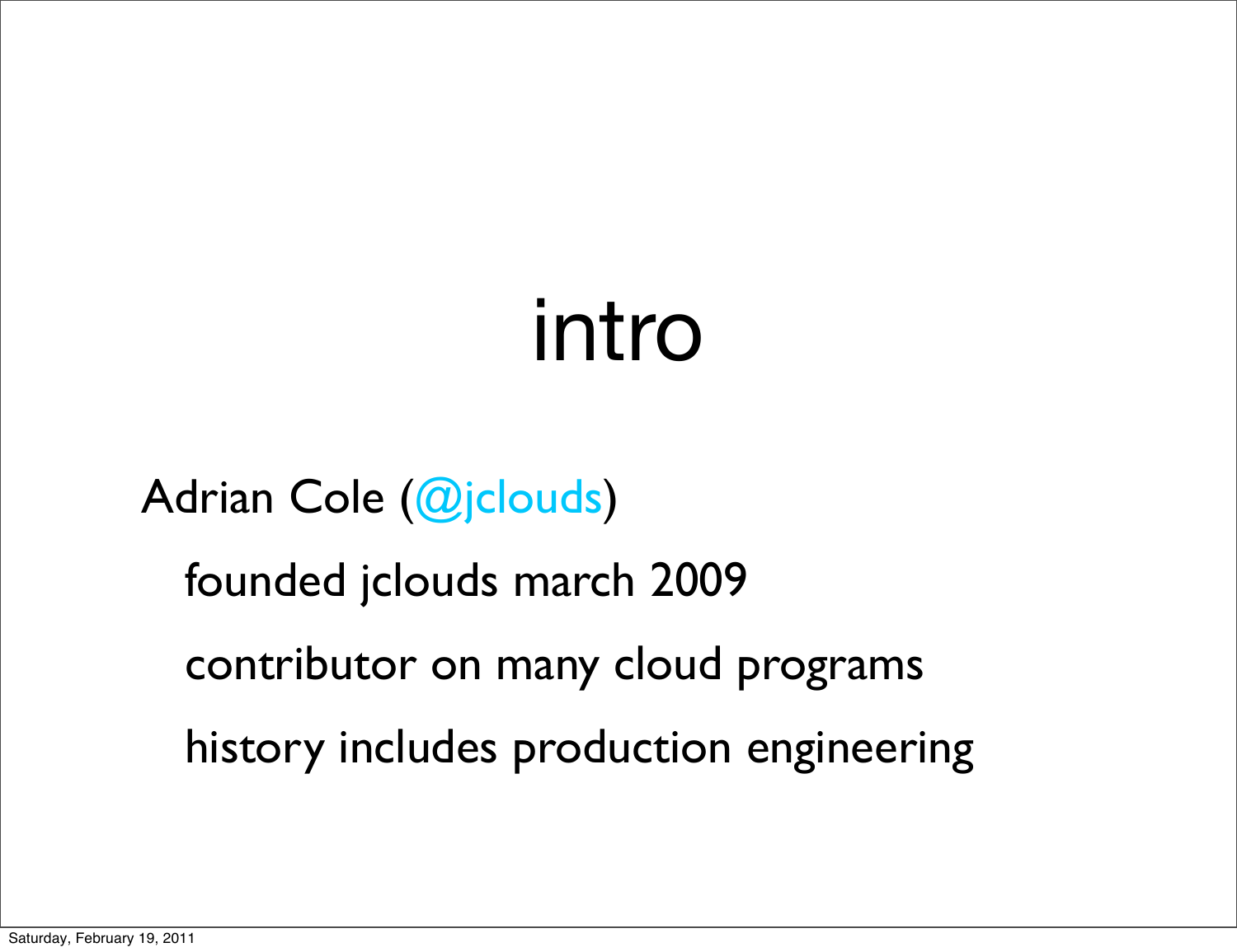

### Notice there's no / between Dev and Ops

Saturday, February 19, 2011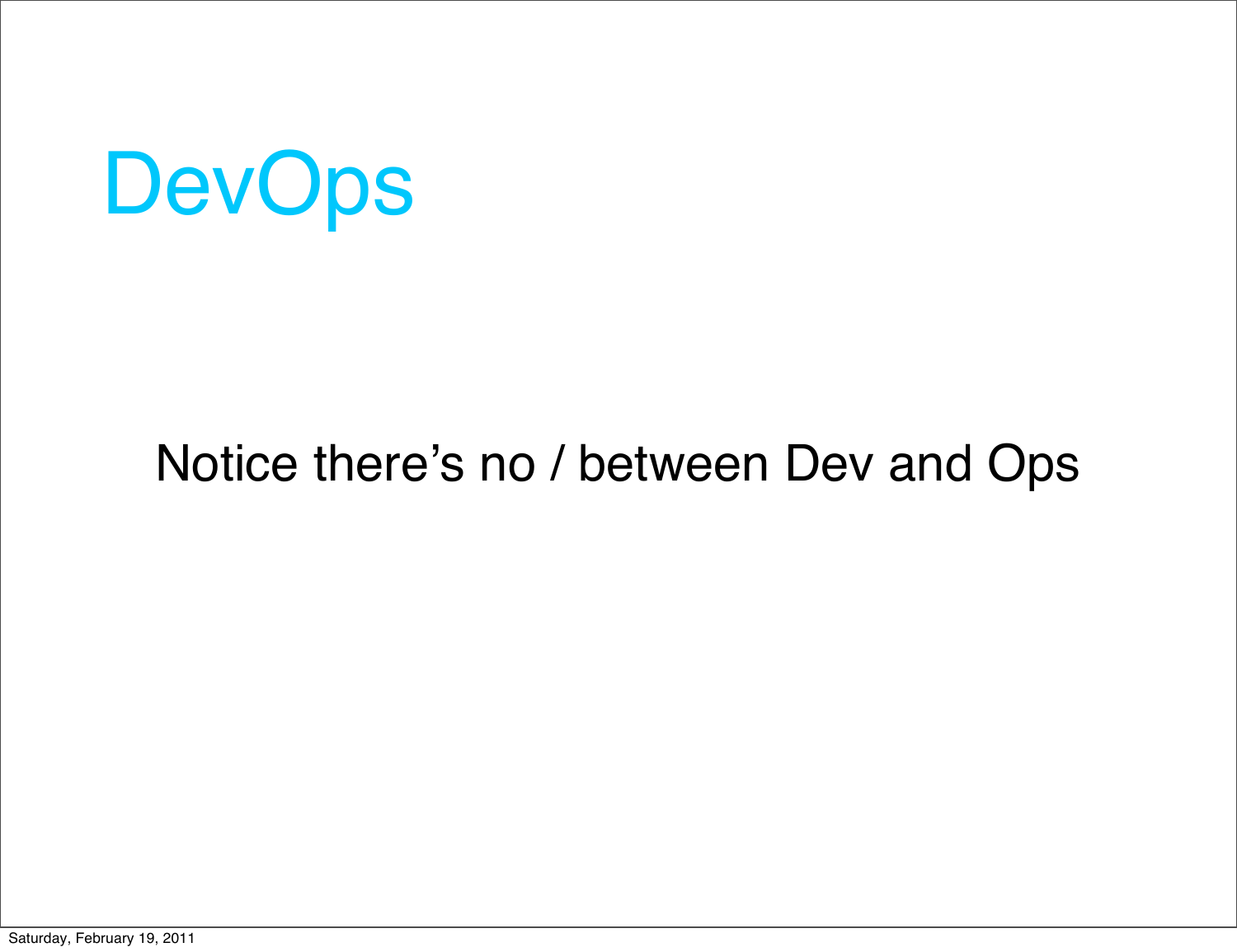Interviewees

- Adam Jacob
- Ernest Mueller
- Grig Gheorghiu
- James Turnbull

Joe Williams Luke Kanies Patrick Debois Sacha Labourey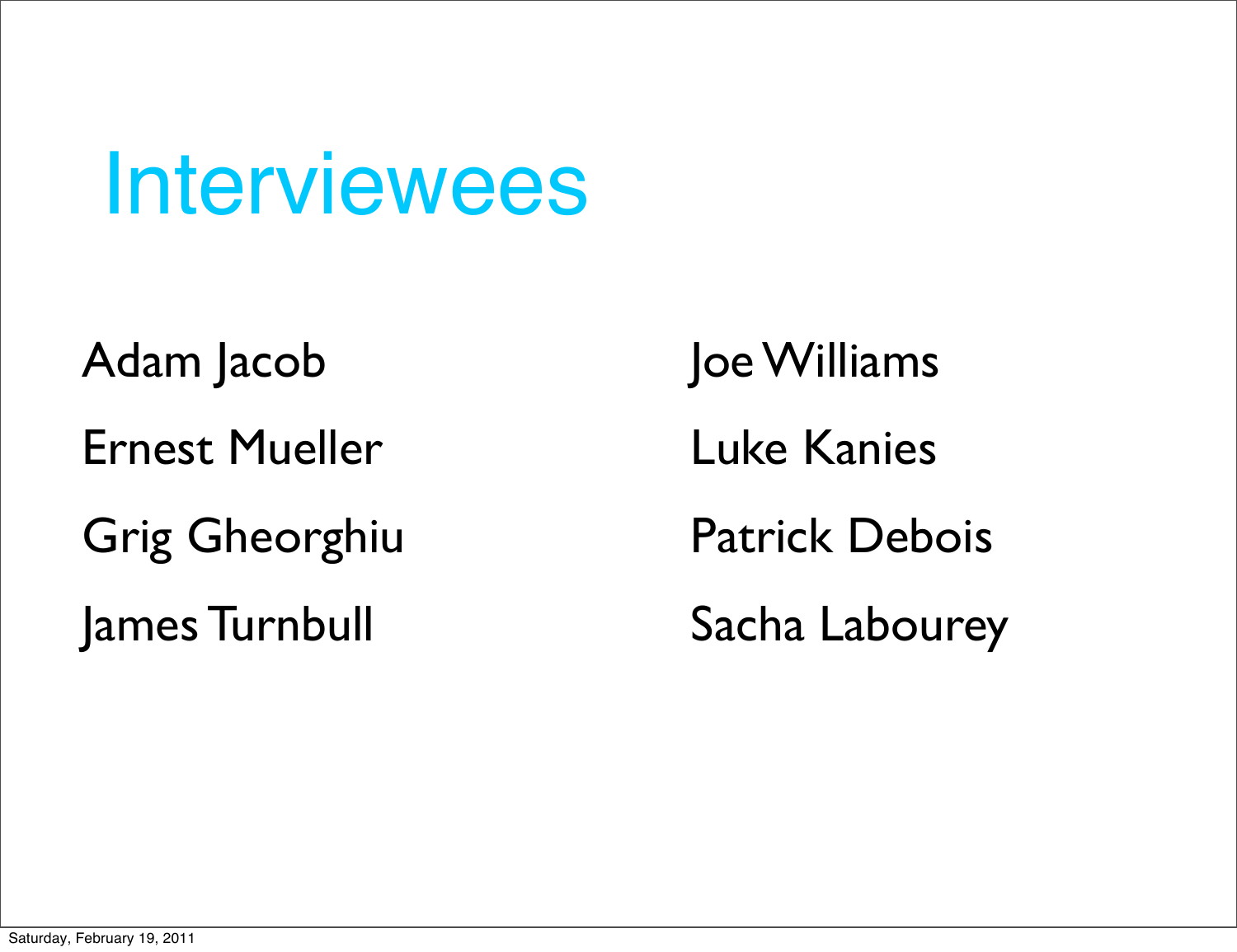## interview process

What's your context in the DevOps world?

Where are we today?

What are your favorite ideas, tools, etc. which you think progress the movement and why?

Where do we need to go next?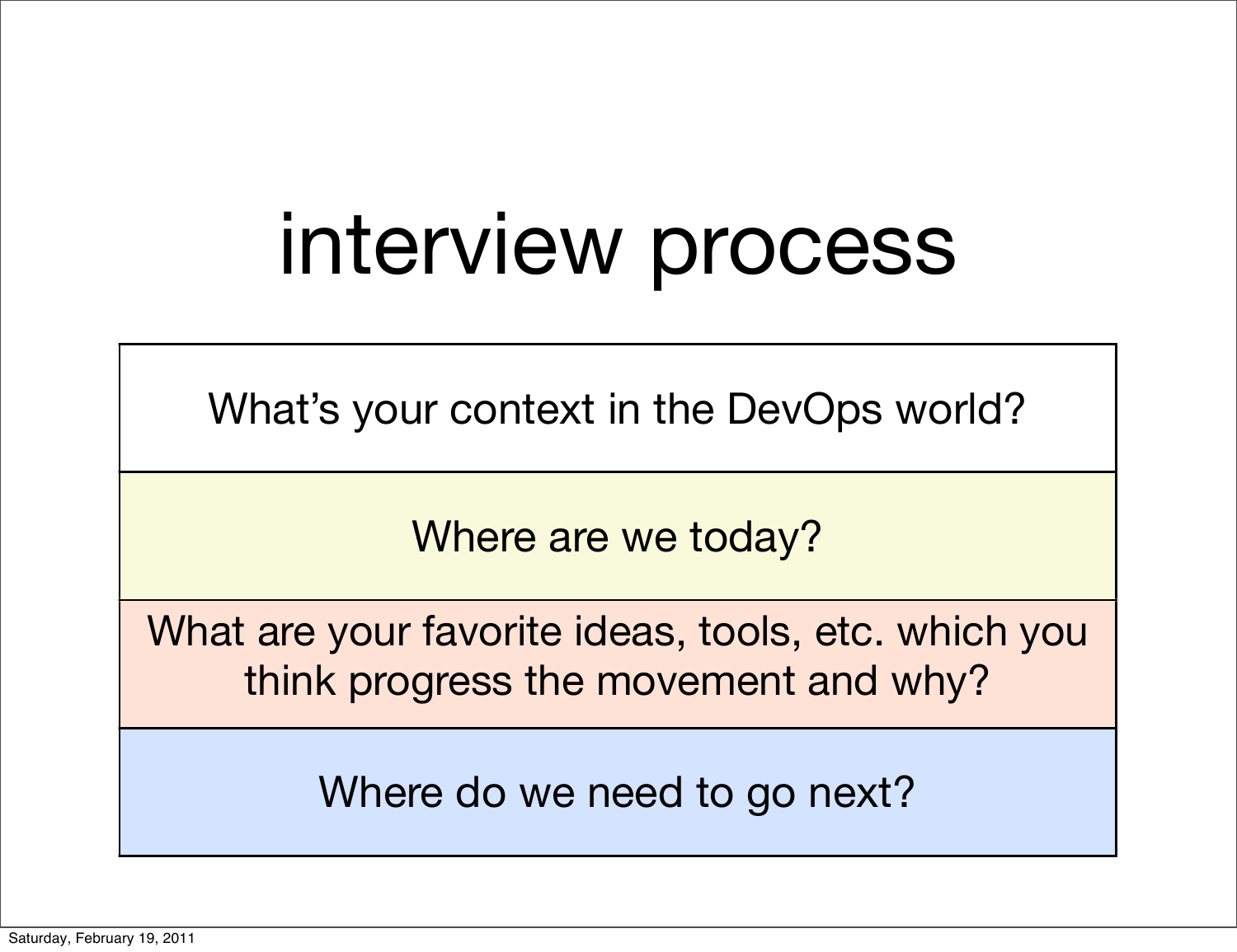## Adam Jacob

Co-founder of Opscode, and the author of Chef: a systems integration tool.

Systems Administrator/Engineer for the last 14 years

Career focused on running production web applications and building infrastructure automation.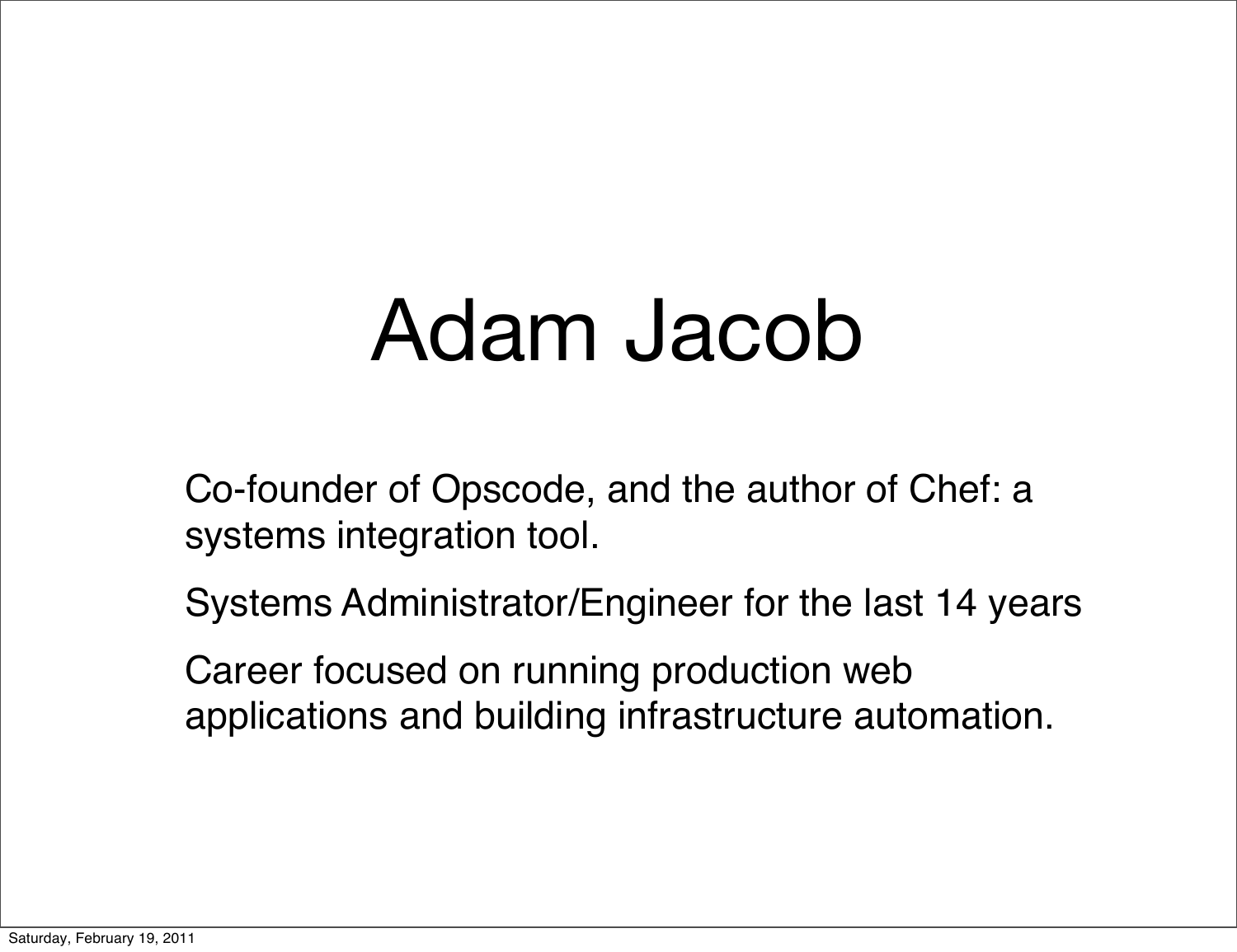| Codifying<br><b>Experts</b>                  | <b>Evolving</b><br>Dev, Deploy &<br><b>Manage</b>               | <b>Evolving how</b><br>we think about<br>our businesses |
|----------------------------------------------|-----------------------------------------------------------------|---------------------------------------------------------|
| <b>Support and</b><br>foster the<br>business | <b>Business</b><br>forward $>$<br>destabilization<br>prevention | <b>Focus on</b><br>culture! tools<br>are easy           |
| <b>Clarify Cultural</b><br>Goals             | <b>Intentional</b><br>Community<br><b>Building</b>              | Help others find<br>shared value                        |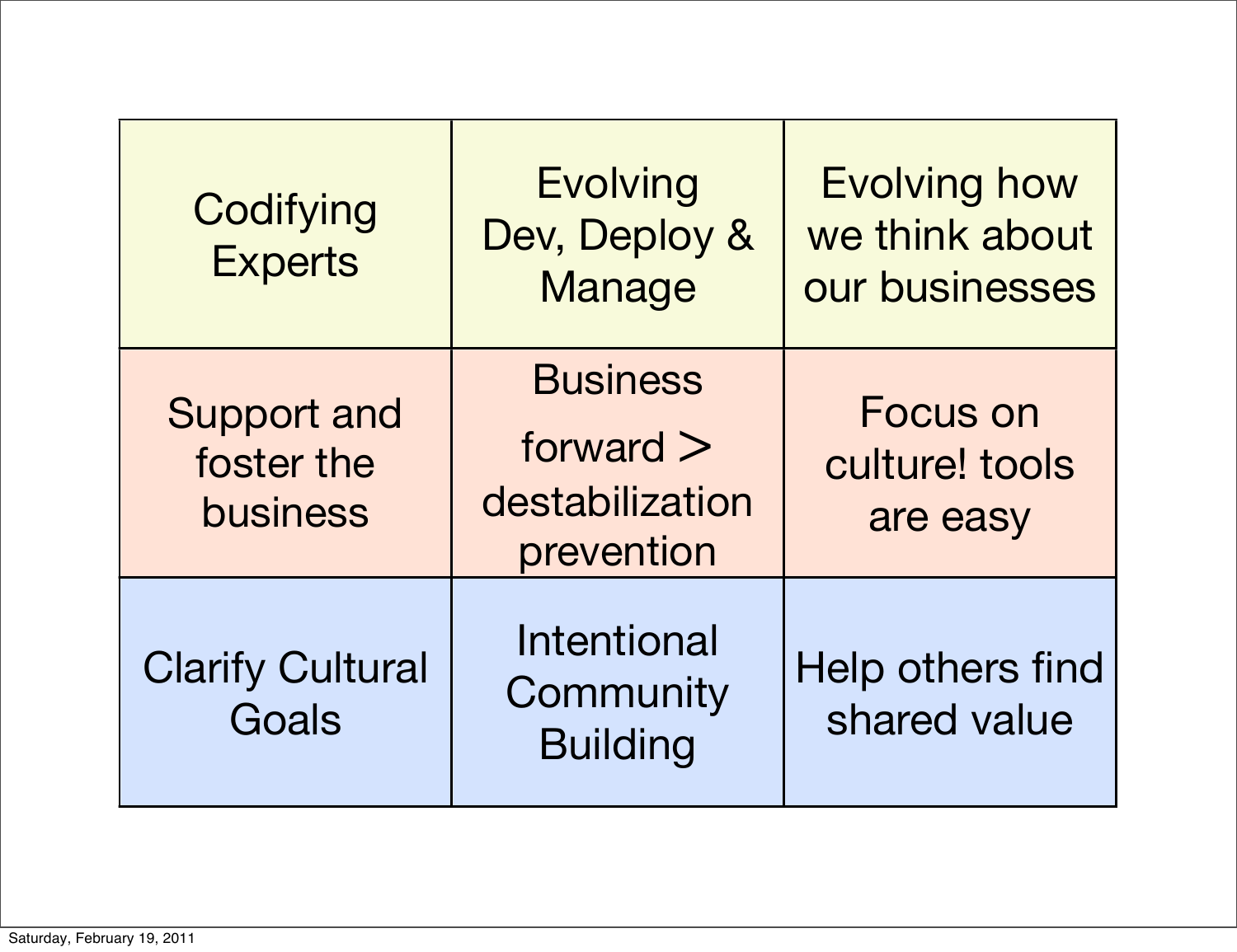## Ernest Mueller

Been on and/or managed a lot of Web Ops teams

Interested in automation, collaboration, agile before "DevOps" was coined

Formed a DevOps team and delivered 2 SaaS products in a year!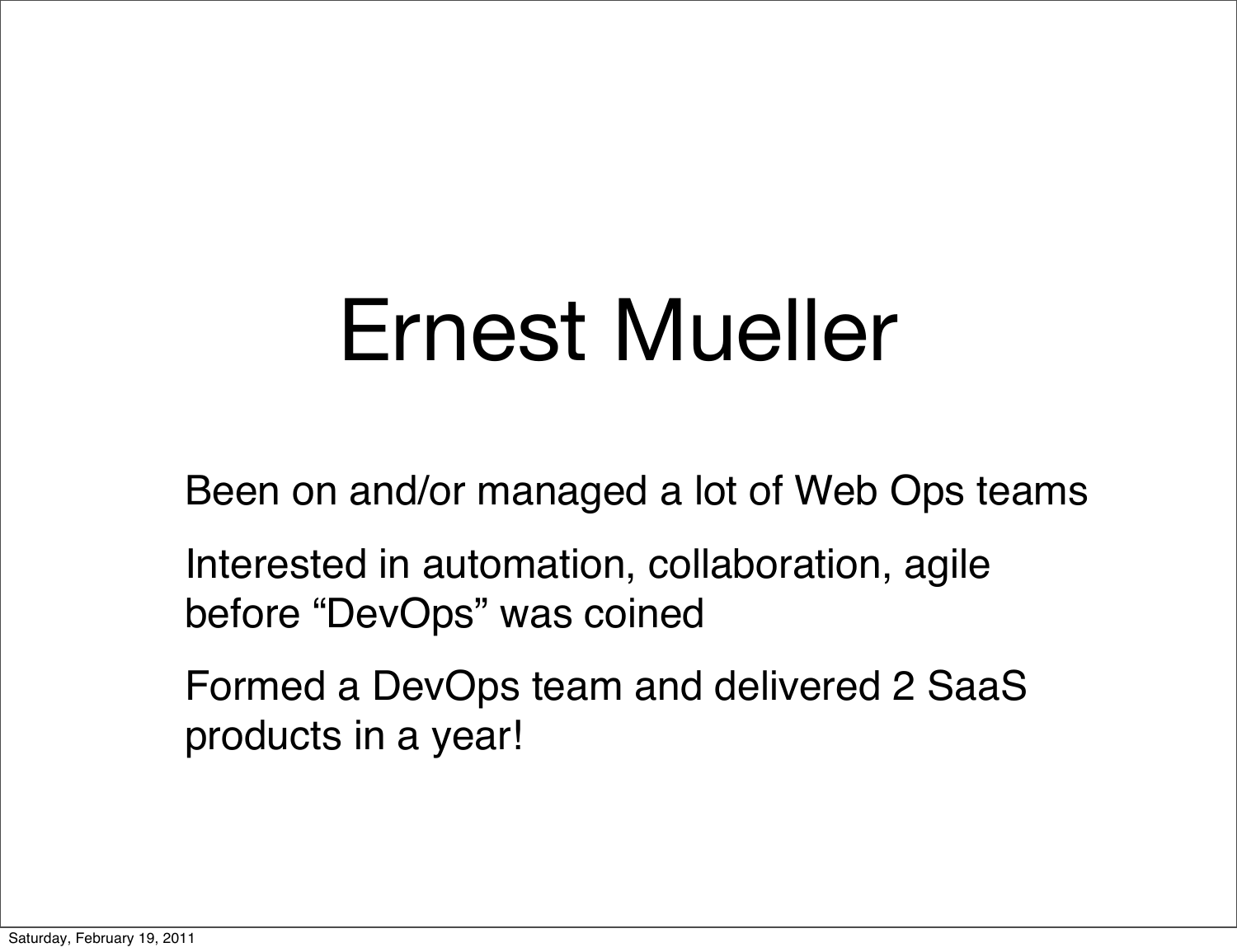| Gaining<br>Mindshare &<br><b>Activities</b>                  | Not yet<br>widespread<br>adoption   | <b>Topics are seen</b><br>as being "on the<br>Ops side" |
|--------------------------------------------------------------|-------------------------------------|---------------------------------------------------------|
| <b>Expansion of</b><br>agile principles<br>to operations     | Cloud<br>Computing<br>(& CloudKick) | <b>Model driven</b><br>automation                       |
| No one really<br>knows if they're<br>doing DevOps<br>or not! | Need a better<br>definition         | Know what it<br>means to<br>practice<br>DevOps          |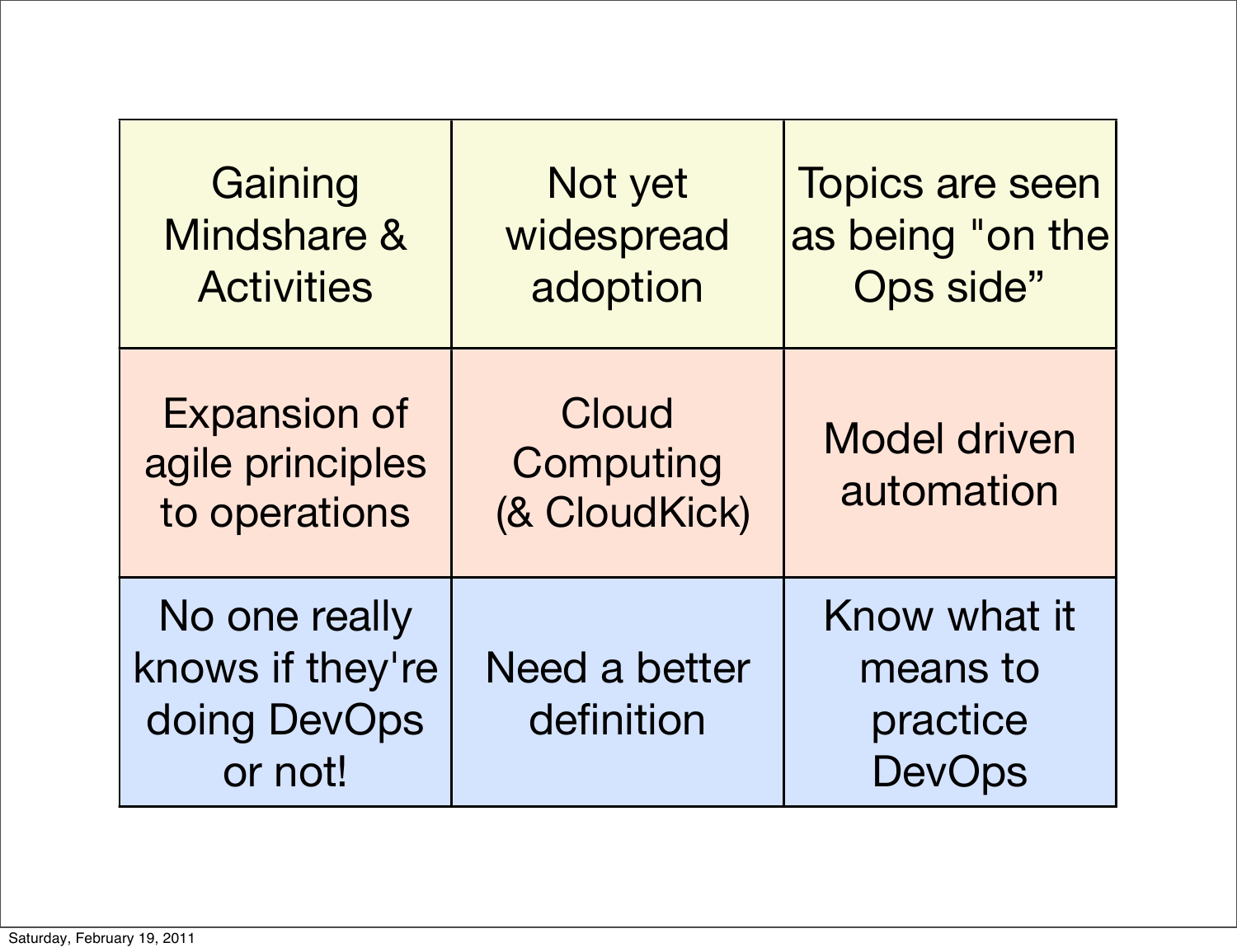# Grig Gheorghiu

Director of Operations for Evite

3 years cloud seasoned: currently hybrid w/ ec2, future multi-cloud

Strong belief in nimble automated operations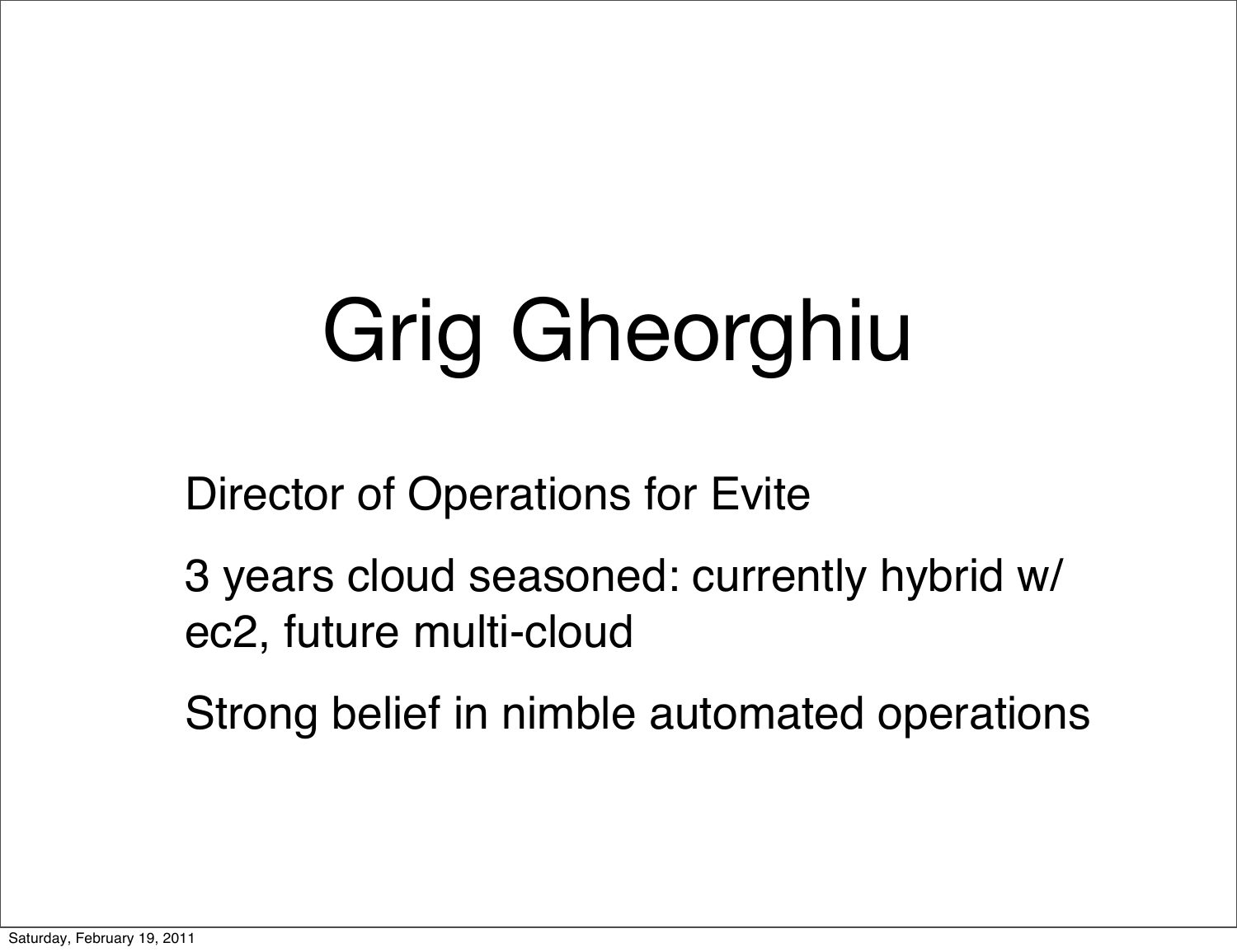| Embracing<br>cloud; thinking<br>scalability &<br>automation        | Increase in idea<br>and best<br>practice sharing                 | <b>Big web shops</b><br>are open<br>sourcing tools |
|--------------------------------------------------------------------|------------------------------------------------------------------|----------------------------------------------------|
| Automation<br><b>Tools</b><br>(Chef, Puppet,<br>Fabric)            | Multi-cloud<br>(libcloud,<br>jclouds)<br>& OpenStack             | NoSQL =<br>scalability and<br>options              |
| <b>Open Source</b><br>more scalability<br>and automation<br>tools! | <b>Contribute to</b><br>more OSS like<br>libcloud and<br>jclouds | <b>Check out</b><br>Overmind!                      |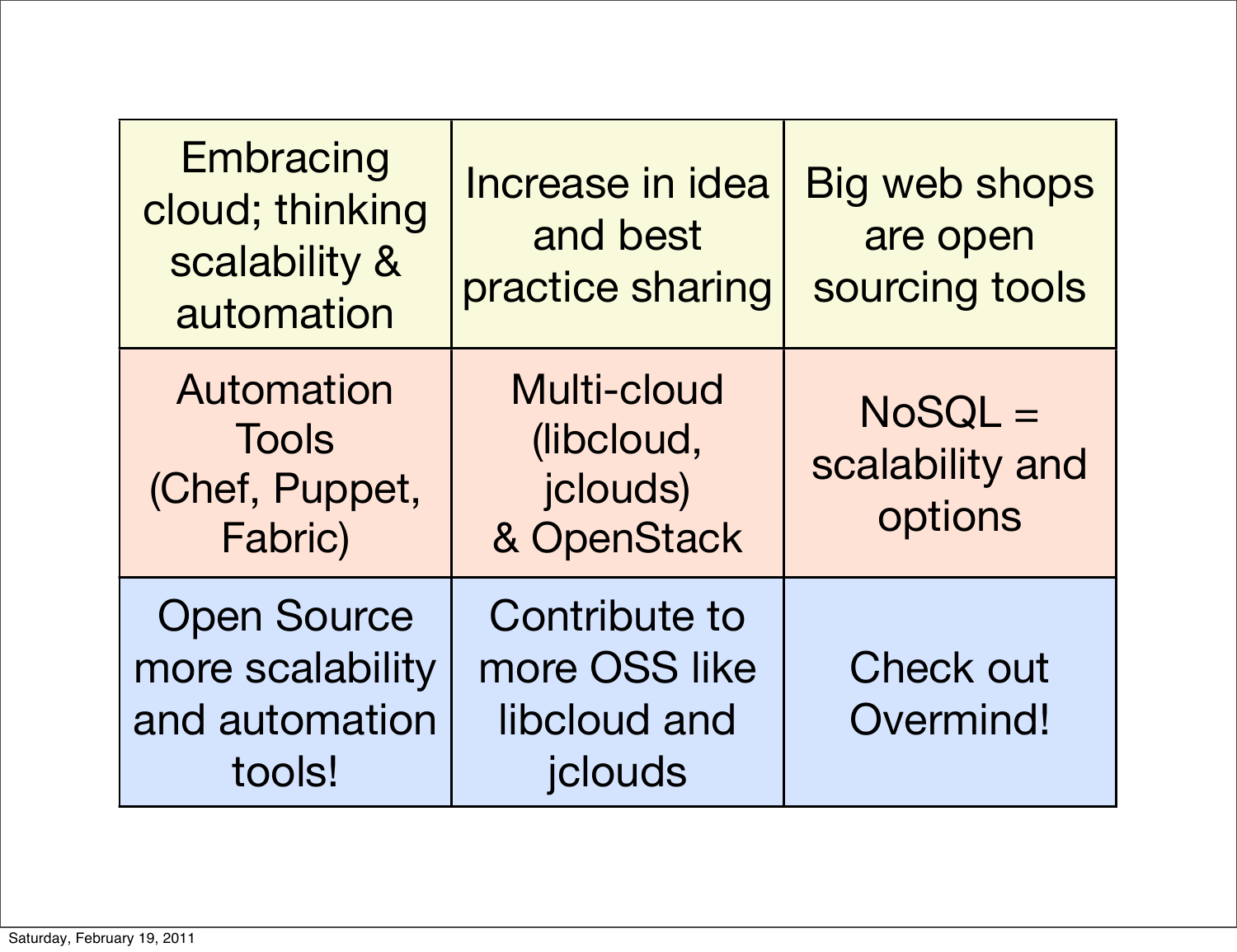## James Turnbull

Author, Puppet expert, Early Adopter

Interested in pursuing movements and memes that make being a sysadmin easier and allow us to work smarter

Believes DevOps is compelling and seems to have struck a nerve in a lot of sysadmins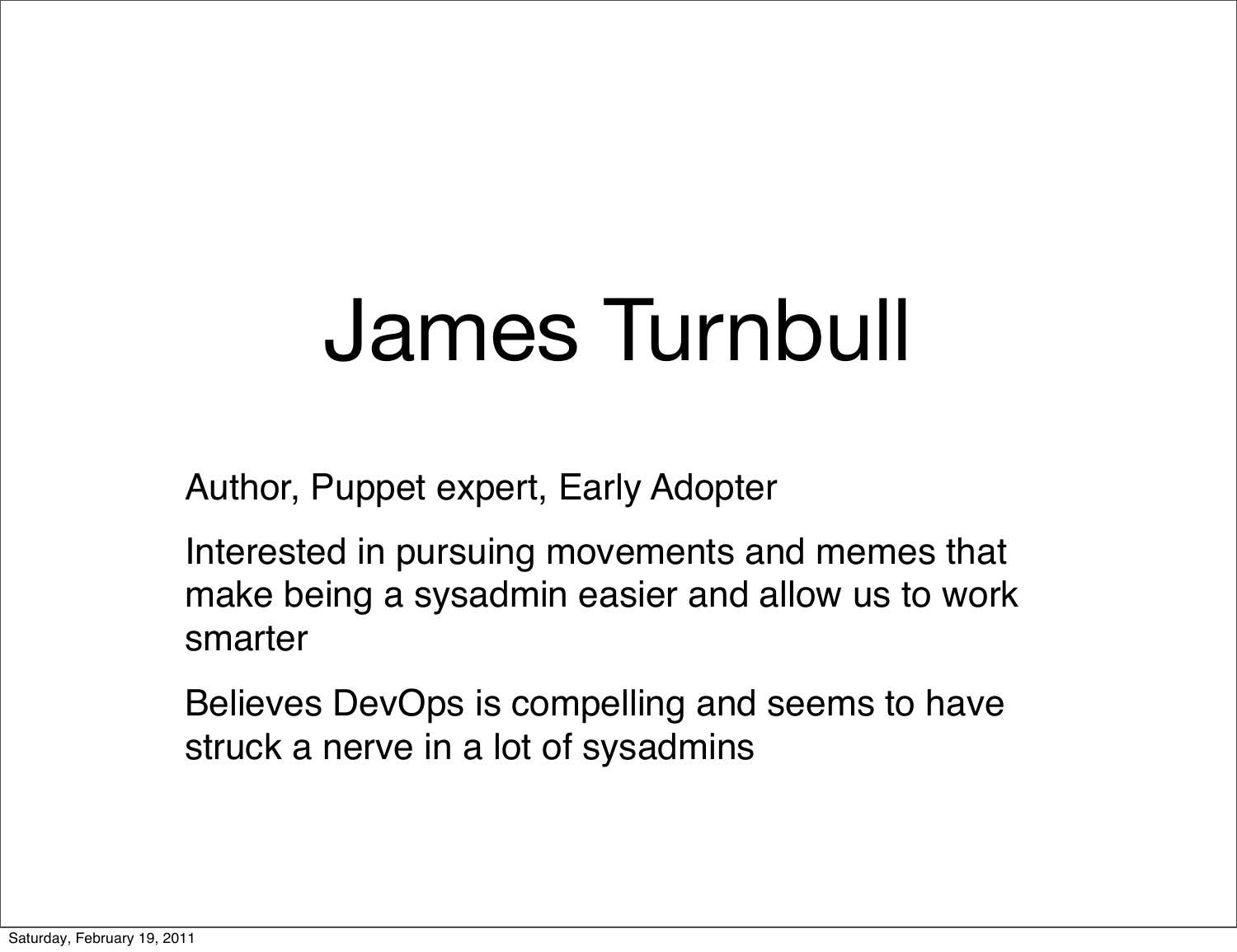| <b>Still building</b><br>steam | We've got the<br>idea out there                 | <b>Disseminating</b><br>and starting to<br>attract<br>dissenters |
|--------------------------------|-------------------------------------------------|------------------------------------------------------------------|
| <b>Puppet fanboi!</b>          | Simple tools -><br>big leaps in<br>productivity | Cucumber,<br>Nagios,<br>Vagrant, Fog,<br>Flapjack                |
| <b>Spread the</b><br>word      | Evangelize                                      | <b>Examine</b><br>misconceptions<br>that reveal<br>revisionism   |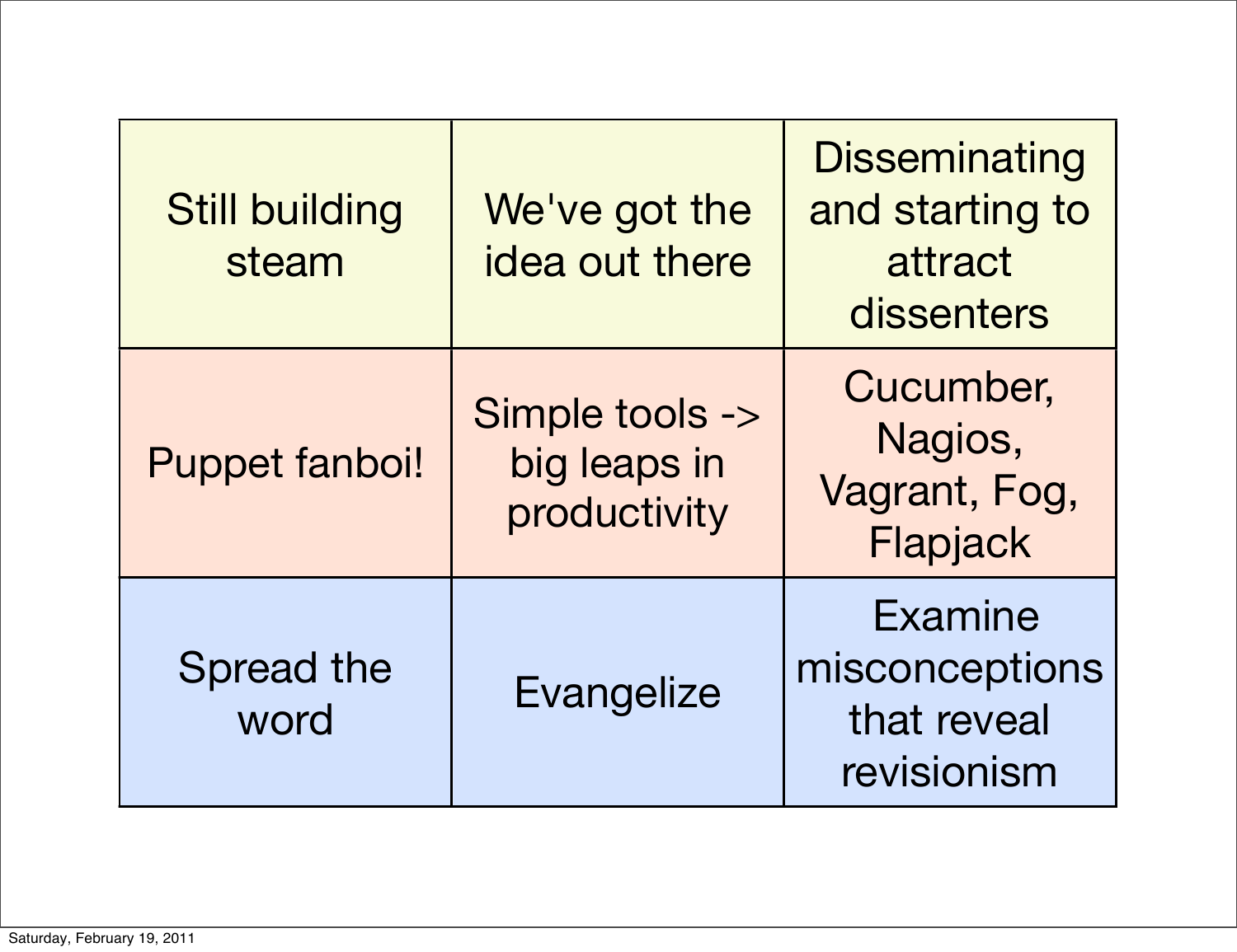## Joe Williams

sysadmin and ops/infra engineer for Cloudant, a nosql based company

looking to be involved in the greater ops community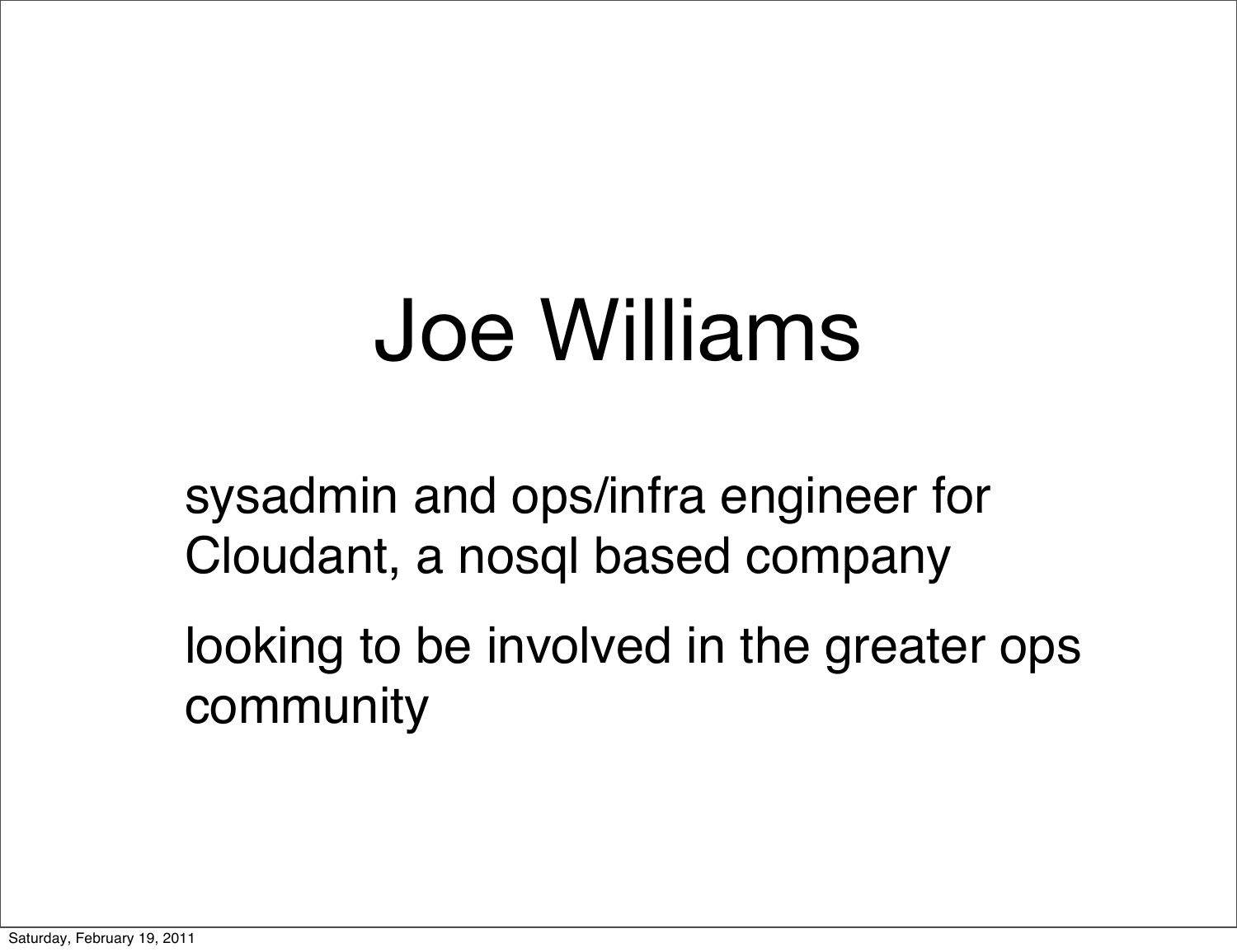| <b>Young but</b><br>growing up fast            | Lots of<br>deliberation,<br>activity and<br>experimentation | <b>Hopefully</b><br>leading to<br>progress in the<br>field |
|------------------------------------------------|-------------------------------------------------------------|------------------------------------------------------------|
| <b>Adoption of</b><br>development<br>processes | <b>Adoption of</b><br>metrics                               | "infrastructure<br>as code"                                |
| more data<br>based decision<br>making in ops   | "data driven<br>operations"                                 | Empiricism is<br>key: there are<br>too many<br>cowboys     |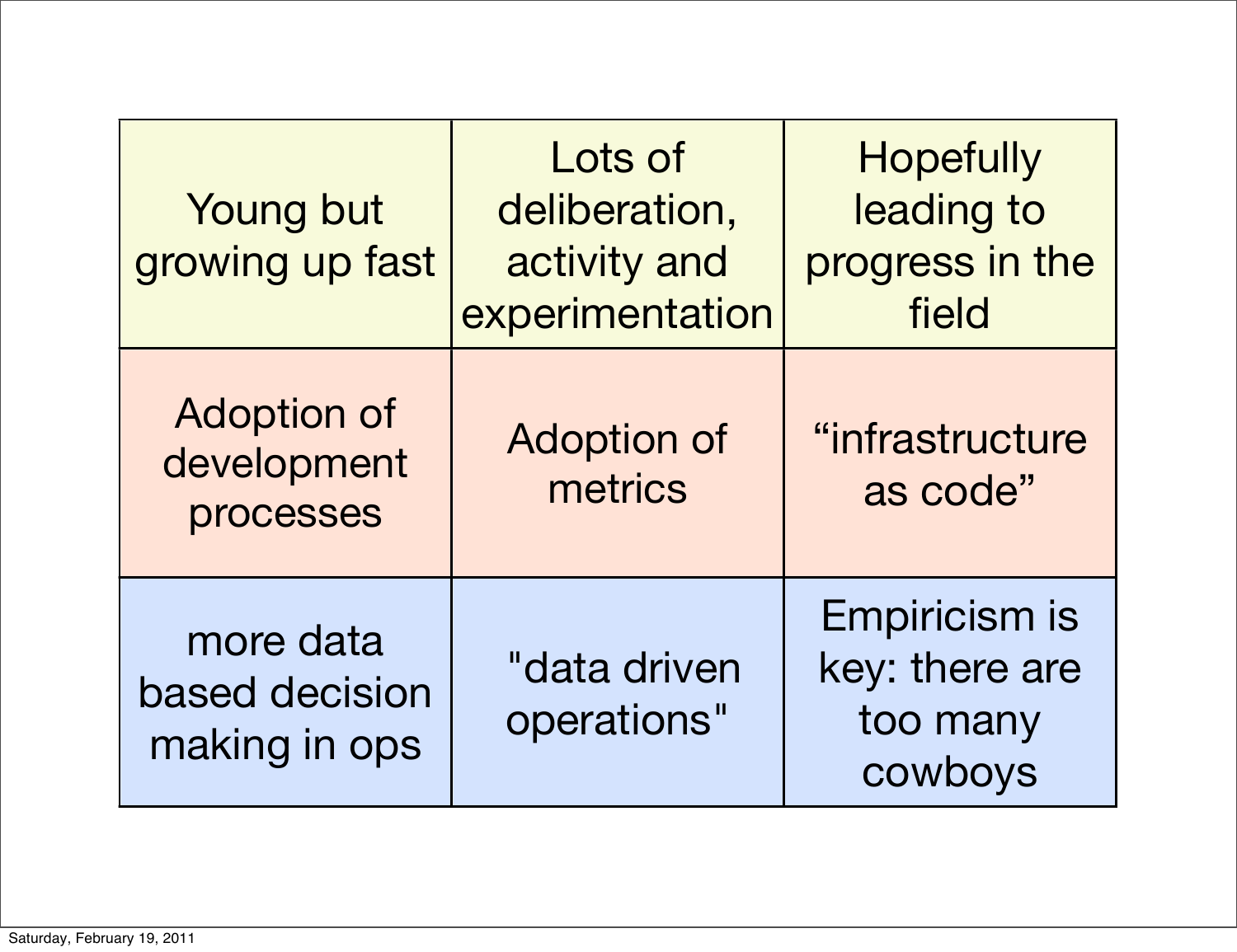## Luke Kanies

Has been pushing sysadmins to adopt tools and tool cycles from developers for years

founded the Puppet project as a means of helping sysadmins do exactly that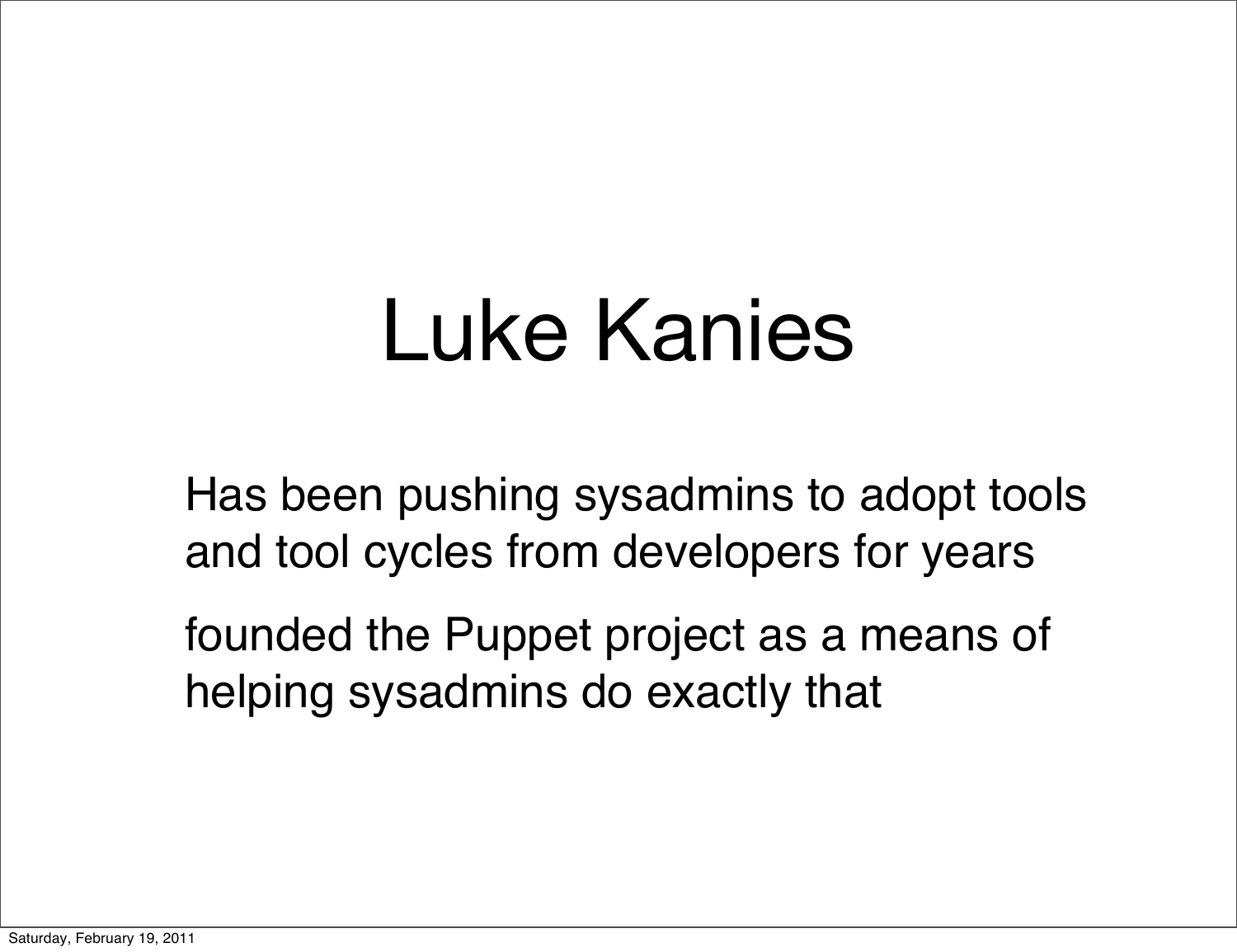| Large banks<br>know DevOps;<br><b>Executives have</b><br>DevOps groups | Traditional<br>enterprise<br>consultants are<br>using the term | Term is young<br>and open to<br>abuse           |
|------------------------------------------------------------------------|----------------------------------------------------------------|-------------------------------------------------|
| Iterate quickly                                                        | <b>Hack tools you</b><br>use to make<br>them better            | Don't settle for<br>crappy, manual<br>solutions |
| <b>Push and talk</b><br>about this<br>space                            | Find<br>independent<br>people to help<br>spread the idea       | <b>Ensure ideas</b><br>are diversely<br>formed  |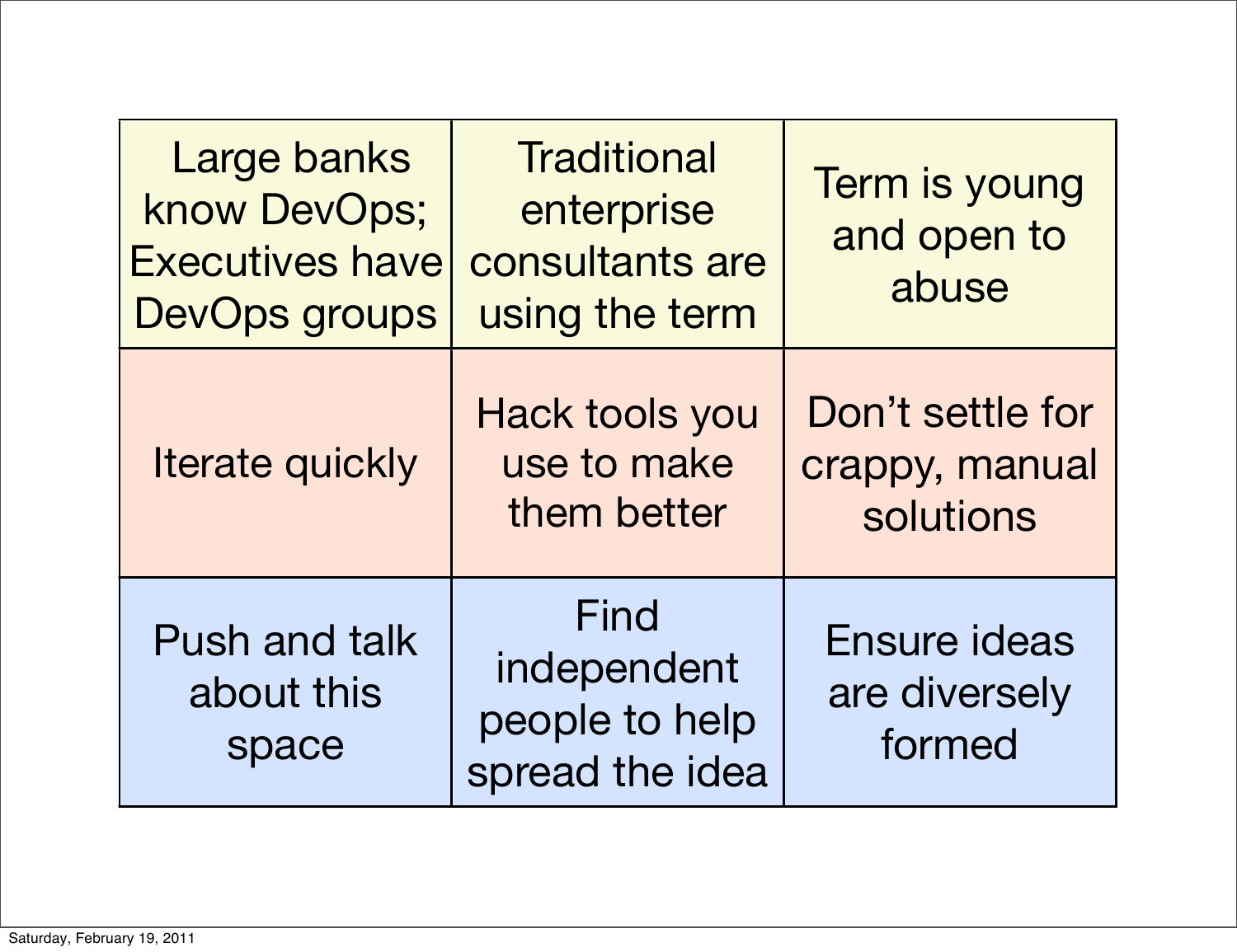## Patrick Debois

Often at both ends of the "change chain" Uses Agile ideas to link SA and Dev Founded first DevOpsDays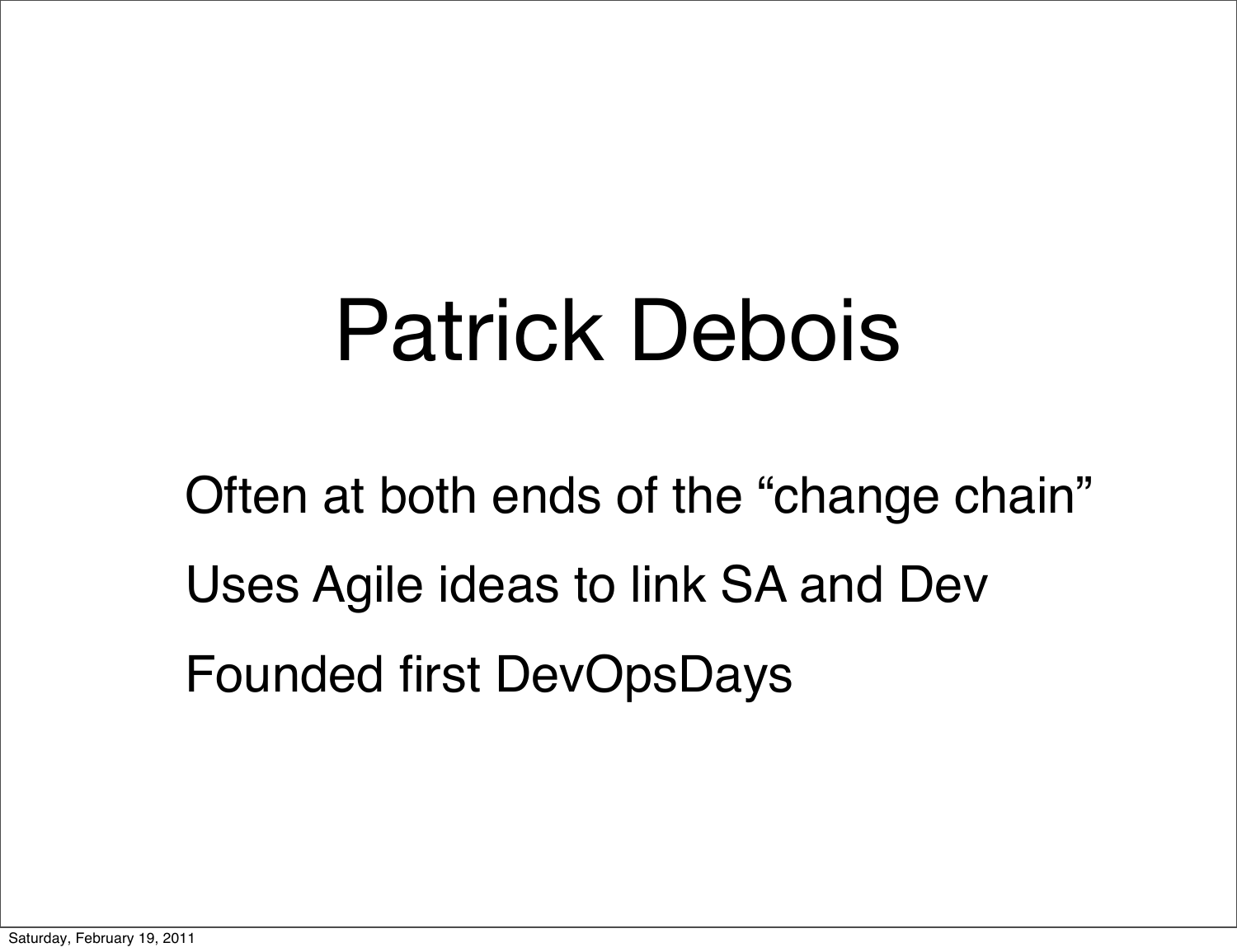| <b>Promoting the</b><br><b>Term</b>                               | <b>Toolsets are</b><br>getting out                       | Getting<br>passionate<br>about the term                                 |
|-------------------------------------------------------------------|----------------------------------------------------------|-------------------------------------------------------------------------|
| <b>Share business</b><br>focus and see<br>we're in it<br>together | Optimize the<br>whole and not<br>the individual<br>parts | <b>Would like more</b><br>integration of<br>concepts<br>(Kanban, Agile) |
| Move from tools<br>to the Human<br>Part                           | <b>Find common</b><br>patterns on<br>collaboration       | Much, much<br>more work on<br>dev and Agile<br>side                     |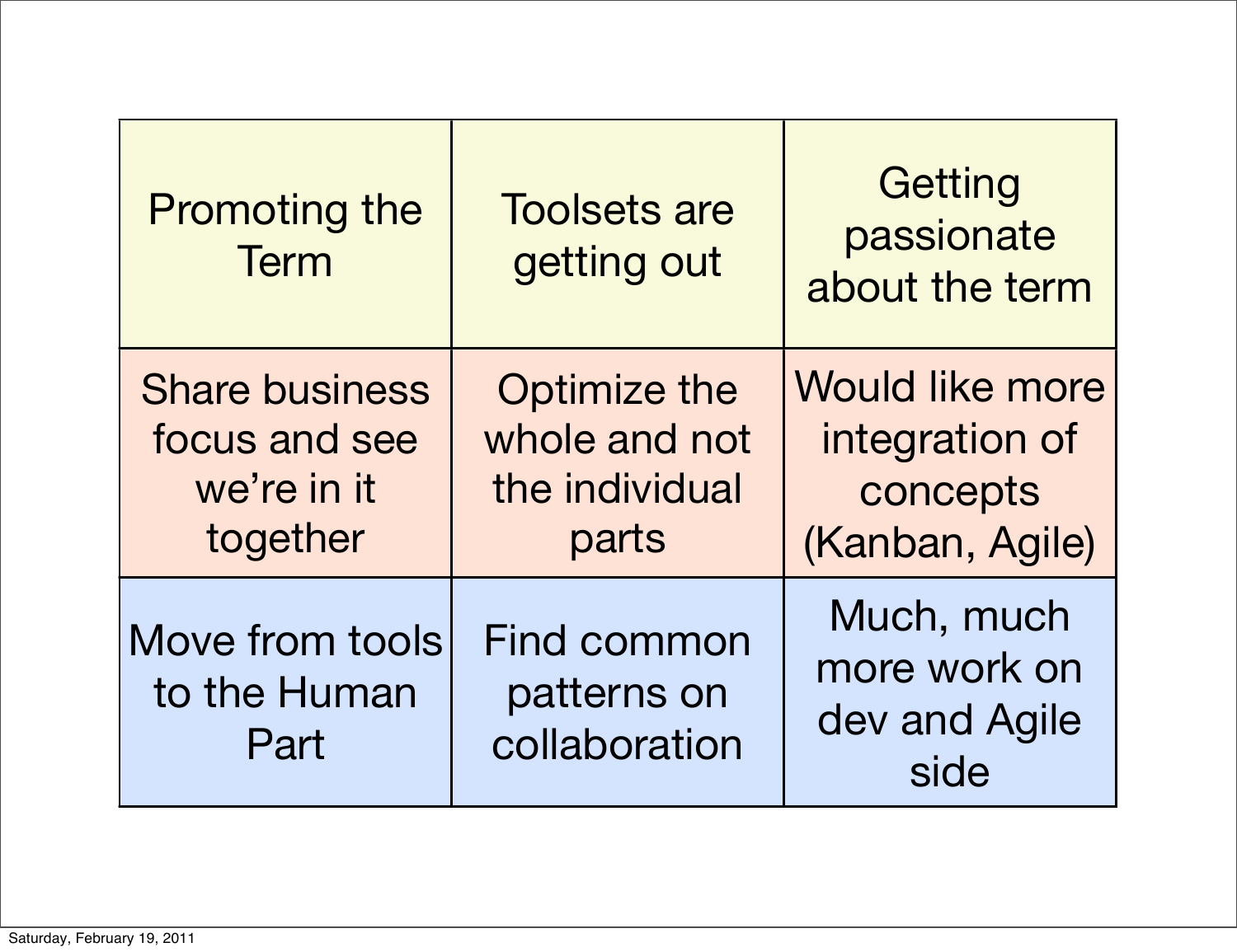## Sacha Laborey

Founder of CloudBees, a PaaS provider

DevOps is at the core of our job: we need to make sure all layers just below the application layer are properly mesh-up, easy to maintain, optimized, etc.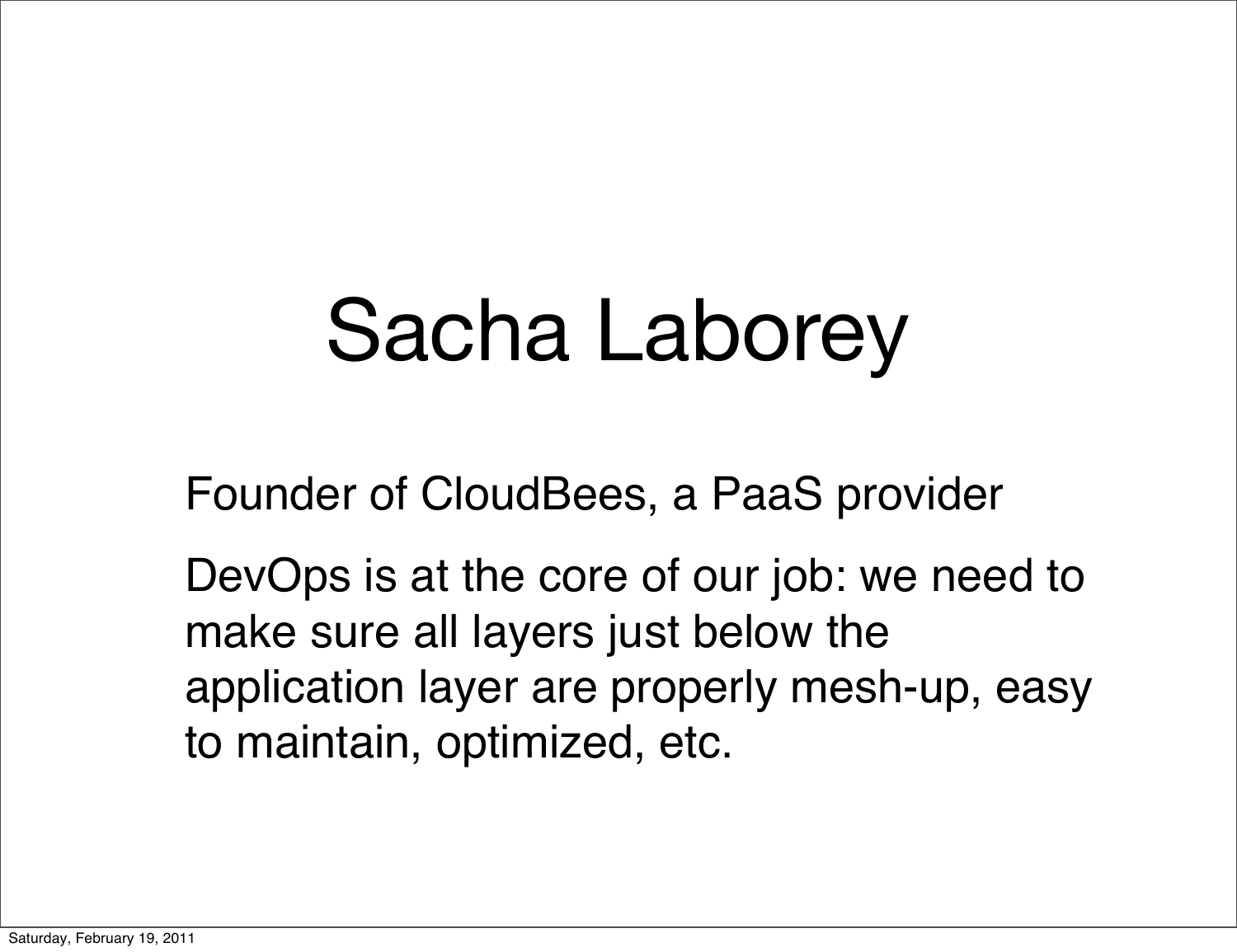| perceived as a<br>required<br>element cloud<br>deployment | processes, best<br>practices and<br>tools are<br>maturing         | understanding<br>by the mass is<br>slowed down by<br>mix of concepts |
|-----------------------------------------------------------|-------------------------------------------------------------------|----------------------------------------------------------------------|
| <b>Mature tools</b><br>(Puppet, Chef)                     | <b>Best practices</b>                                             | <b>Detailed user</b><br><b>stories</b>                               |
| Create a strong<br>and unified<br>definition              | <b>Embed know-</b><br>how in laaS &<br>PaaS to reduce<br>the need | "absorption" will<br>be part 10 years<br>cloud<br>maturation         |